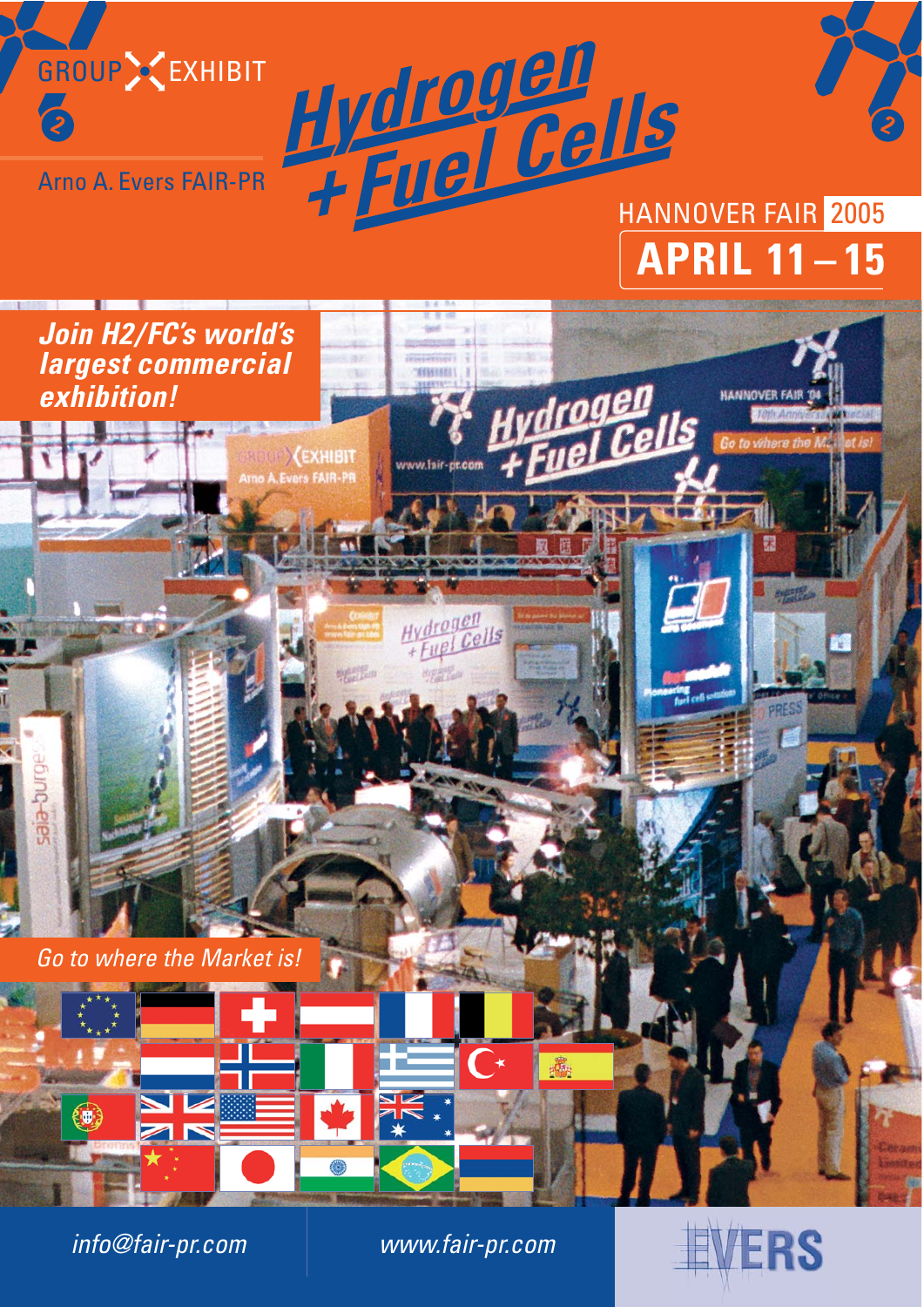# EXHIBITORS LIST

| Company                                                                                                        | <b>Booth No</b>    |
|----------------------------------------------------------------------------------------------------------------|--------------------|
| <b>3M Deutschland GmbH</b><br>Neuss, Germany                                                                   | F58/6              |
| <b>AccaGen SA</b>                                                                                              | E 78/1             |
| Mezzovico, Switzerland<br><b>ALPHEA</b>                                                                        | E <sub>72/3</sub>  |
| Forbach, France<br><b>Arbin Instruments</b><br>College Station, TX, USA                                        | F52/7              |
| <b>Arcotronics Fuel Cells srl</b><br>Sasso Marconi (BO), Italy                                                 | E 78/2             |
| <b>AREVA S.A.</b><br>Paris, France                                                                             | E 72/2             |
| <b>Association Francaise</b><br>de l'Hydrogène (AFH2)<br>Paris, France                                         | H 76/1             |
| Astris Energi Inc.<br>Mississauga, ON, Canada                                                                  | G 78/2             |
| <b>Bulk Molding Compounds, Inc.</b><br>West Chicago, IL, USA                                                   | G 58/4             |
| <b>BWT AG</b><br>Mondsee, Austria                                                                              | H 58/2             |
| $CEA - Nouvelles Technologies$<br>de l'Energie                                                                 | F76/1              |
| Fontenay aux Roses, France<br><b>Centro Estero Camere</b>                                                      | G 56/1             |
| <b>Commercio Piemontesi</b><br>Torino, Italy                                                                   |                    |
| <b>Ceramic Fuel Cells Limited</b><br>Noble Park, VIC, Australia                                                | E 58/2             |
| <b>CETH Compagnie Européenne</b><br>des Technologies de l'Hydrogène<br>Palaiseau Cedex, France                 | E72/4              |
| <b>Chamber of Commerce of Torino</b><br>Torino, Italy                                                          | G 56/3             |
| <b>Dana Corporation</b><br>Rochester Hills, MI, USA                                                            | G 76/1             |
| <b>Deutsches Zentrum für Luft- und</b><br><b>Raumfahrt e.V. (DLR)</b><br>Institut für Technische Thermodynamik | G 72/1             |
| Stuttgart, Germany<br><b>DSM Solutech</b><br><b>Heerlen, The Netherlands</b>                                   | F52/4              |
| <b>ECN</b> - Energy research Centre<br>of the Netherlands                                                      | F52/4              |
| <b>Petten, The Netherlands</b><br><b>ELDIS Ehmki &amp; Schmid OHG</b><br>Unterschleissheim, Germany            | H <sub>58/6</sub>  |
| <b>Environment Park s.p.a.</b><br>Torino, Italy                                                                | G 56/2             |
| <b>European Hydrogen Association (EHA)</b><br><b>Brussels, Belgium</b>                                         | H 76/1             |
| <b>FH Wiesbaden</b><br>Wiesbaden, Germany                                                                      | $E\overline{58/3}$ |
| <b>Fideris Inc.</b><br>Lowell, MA, USA                                                                         | H 58/1             |
| <b>ForschungsAllianz BrennstoffZellen</b><br><b>Baden-Württemberg (FABZ)</b><br><b>Stuttgart, Germany</b>      | G 72/2             |
| <b>Forschungszentrum Jülich GmbH</b><br>Jülich, Germany                                                        | G 72/8             |
| <b>Forschungszentrum Karlsruhe GmbH</b><br>Eggenstein-Leopoldshafen, Germany                                   | H <sub>58</sub> /9 |
| <b>Fraunhofer Institute</b><br>for Ceramic Technologies and<br><b>Sintered Materials IKTS</b>                  | H 58/7             |
| Dresden, Germany<br><b>Fraunhofer Institute</b><br>for Solar Energy Systems ISE                                | H 58/7             |
| Freiburg, Germany<br><b>Fraunhofer-Verbund Energie</b>                                                         | H 58/7             |
| Freiburg, Germany<br><b>Fuel Cell Technologies Ltd.</b><br>Kingston, ON, Canada                                | F72/3              |
| <b>FuelCon AG</b><br>Magdeburg-Barleben, Germany                                                               | H <sub>58/4</sub>  |
| <b>FuelCon Systems Inc.</b><br>Vancouver, BC, Canada                                                           | H 58/4             |
| <b>FuMA-Tech GmbH</b><br>St. Ingbert / Saar, Germany                                                           | H 58/3             |
| <b>German Hydrogen and</b><br><b>Fuel Cell Association e.V. (DWV)</b>                                          | H 76/1             |
| Berlin, Germany<br><b>GrafTech International Ltd.</b>                                                          | F52/1              |
| Parma, OH, USA<br><b>Greenlight Power Technologies, Inc.</b>                                                   | G 58/2             |
| Burnaby, BC, Canada<br><b>H. C. Starck GmbH</b><br>Goslar, Germany                                             | G47/1              |
|                                                                                                                |                    |

#### T. GROUP EXHIBIT HANNOVER FAIR 2005Arno A.Evers FAIR-PR

| Company<br>Booth No                                                                                                     |                    |
|-------------------------------------------------------------------------------------------------------------------------|--------------------|
| h-tec<br><b>Wasserstoff-Energie-Systeme GmbH</b><br><b>Hydrogen Energy Systems</b><br>Lübeck, Germany                   | E 52/2             |
| H <sub>2</sub> ECOnomy, CJSC<br>Yerevan, Armenia                                                                        | F <sub>52</sub> /5 |
| <b>HA Hessen Agentur GmbH</b><br>hessen umwelttech<br>Wiesbaden, Germany                                                | E 58/3             |
| <b>Heliocentris Energiesysteme GmbH</b><br>Berlin, Germany                                                              | E76/1              |
| <b>HELION S.A.S.</b><br>Aix-en-Provence, France                                                                         | E72/1              |
| <b>Hexion B.V.</b><br>Arnhem, The Netherlands                                                                           | H 58/5             |
| H.I.A.T. gGmbH<br><b>Hydrogen Institute of</b><br><b>Applied Technologies</b><br><b>Schwerin, Germany</b>               | G 72/4             |
| <b>HÍDRENER</b><br><b>Hydrogen Energy Systems Inc.</b><br>Izmit, Turkey                                                 | F <sub>52</sub> /6 |
| <b>HIPAS Ltd.</b><br>Kent, UK                                                                                           | H <sub>58/6</sub>  |
| <b>Hüttenberger Produktionstechnik</b><br><b>Martin GmbH</b><br>Langgöns, Germany                                       | E 58/3             |
| Hvdro<br>Oslo, Norway                                                                                                   | E 60/3             |
| <b>Hydro, Electrolysers</b><br>Notodden, Norway                                                                         | E 60/3             |
| <b>Hydrogenics Corporation</b><br>Mississauga, ON, Canada                                                               | G 58/1             |
| <b>IdaTech, LLC</b><br>Bend, OR, USA                                                                                    | F <sub>58</sub> /2 |
| <b>IMM</b><br>Institut für Mikrotechnik Mainz GmbH<br>Mainz, Germany                                                    | F52/2              |
| <b>INETI</b><br>Lisboa, Portugal                                                                                        | F58/4              |
| <b>Infrasery GmbH &amp; Co. Höchst KG</b><br>Frankfurt/Main, Germany                                                    | E 58/3             |
| <b>Initiative Brennstoffzelle (IBZ)</b><br>Essen, Germany                                                               | E 60/1             |
| <b>Intelligent Energy Holdings PLC.</b>                                                                                 | F76/2              |
| London, UK<br>I.T.E.N.O.S. GmbH                                                                                         | F60/2              |
| <b>Bonn, Germany</b><br><b>Landesinitiative Brennstoffzelle</b><br><b>Niedersachsen</b><br>Rosdorf / Göttingen, Germany | E 76/2             |
| <b>Linde AG</b><br><b>Gas and Engineering, Linde Gas Division</b><br>Höllriegelskreuth, Germany                         | E 60/4             |
|                                                                                                                         |                    |
| <b>MAGNIIM</b><br><b>Automatisierungstechnik GmbH</b><br>Darmstadt, Germany                                             | E 58/3             |
| <b>MTU CFC Solutions GmbH</b><br>Ottobrunn, Germany                                                                     | F60/1              |
| <b>N-GHY fuel processors</b><br>for fuel cells, S.A.<br>Albi Cedex, France                                              | F72/2              |
| <b>NedStack Fuel Cell Technology BV</b><br><b>Arnhem, The Netherlands</b>                                               | G 56/6             |
| <b>Nexus Global B.V.</b><br><b>Arnhem, The Netherlands</b>                                                              | H58/5              |
| Nuvera Fuel Cells, Inc.<br>Cambridge, MA, USA                                                                           | H <sub>56/1</sub>  |
| <b>PaxiTech SAS</b><br>Claix, France                                                                                    | F76/1              |
| <b>PEMEAS GmbH</b><br>Frankfurt/Main, Germany                                                                           | E 58/3             |
| <b>PROTON MOTOR Fuel Cell GmbH</b>                                                                                      | E 60/4             |
| Starnberg, Germany<br><b>QuestAir Technologies Inc.</b>                                                                 | F78/1              |
| Burnaby, BC, Canada<br>QuinTech e.K.                                                                                    | E76/3              |
| Göppingen, Germany<br><b>Rietschle Thomas Puchheim GmbH</b>                                                             | E76/4              |
| Puchheim, Germany<br><b>RWE Fuel Cells GmbH</b>                                                                         | E 52/1             |
| Essen, Germany<br><b>S++ Simulation Services Ralf Kraume</b>                                                            | G 72/5             |
| Schwerin, Germany<br>Saia-Burgess Dreieich GmbH & Co. KG                                                                | F60/2              |
| Dreieich, Germany<br><b>Sartorius AG</b><br>Göttingen, Germany                                                          | E76/2              |

| <b>Company</b>                                                                                    | <b>Booth No</b>    | <b>Company</b>                                                                                  | <b>Booth No</b> | <b>Company</b>                                                                      | <b>Booth No</b>   |
|---------------------------------------------------------------------------------------------------|--------------------|-------------------------------------------------------------------------------------------------|-----------------|-------------------------------------------------------------------------------------|-------------------|
| <b>3M Deutschland GmbH</b><br><b>Neuss, Germany</b>                                               | F58/6              | h-tec<br><b>Wasserstoff-Energie-Systeme GmbH</b>                                                | E 52/2          | <b>Schalt- und Regeltechnik GmbH</b><br><b>Berlin, Germany</b>                      | G 56/4            |
| <b>AccaGen SA</b><br>Mezzovico, Switzerland                                                       | E78/1              | <b>Hydrogen Energy Systems</b><br>Lübeck, Germany                                               |                 | <b>Schunk Kohlenstofftechnik GmbH</b><br>Heuchelheim, Germany                       | F72/1             |
| <b>ALPHEA</b><br>Forbach, France                                                                  | E72/3              | H <sub>2</sub> ECOnomy, CJSC<br>Yerevan, Armenia                                                | F52/5           | <b>SGL Technologies GmbH</b><br>Meitingen, Germany                                  | G 58/5            |
| <b>Arbin Instruments</b><br><b>College Station, TX, USA</b>                                       | F52/7              | <b>HA Hessen Agentur GmbH</b><br>hessen umwelttech<br>Wiesbaden, Germany                        | E 58/3          | <b>Shandong Dongyue Shenzhou</b><br>New Material Co., Ltd.<br>Zibo, P.R. China      | G 56/7            |
| <b>Arcotronics Fuel Cells srl</b><br>Sasso Marconi (BO), Italy                                    | E78/2              | <b>Heliocentris Energiesysteme GmbH</b><br><b>Berlin, Germany</b>                               | E76/1           | <b>Siemens AG</b>                                                                   | F72/4             |
| <b>AREVA S.A.</b><br>Paris, France                                                                | E72/2              | <b>HELION S.A.S.</b><br>Aix-en-Provence, France                                                 | E72/1           | <b>Power Generation</b><br><b>Stationary Fuel Cells</b><br>Erlangen, Germany        |                   |
| <b>Association Française</b><br>de l'Hydrogène (AFH2)<br>Paris, France                            | H 76/1             | <b>Hexion B.V.</b><br><b>Arnhem, The Netherlands</b>                                            | H58/5           | <b>Siemens Westinghouse</b><br><b>Power Corporation</b><br><b>A Siemens Company</b> | F72/4             |
| <b>Astris Energi Inc.</b><br>Mississauga, ON, Canada                                              | G 78/2             | <b>H.I.A.T. aGmbH</b><br><b>Hydrogen Institute of<br/>Applied Technologies</b>                  | G 72/4          | Pittsburgh, PA, USA                                                                 |                   |
| <b>Bulk Molding Compounds, Inc.</b><br>West Chicago, IL, USA                                      | G 58/4             | Schwerin, Germany                                                                               |                 | <b>Spanish Hydrogen Association (AeH)</b><br>Madrid, Spain                          | H <sub>76/1</sub> |
| <b>BWT AG</b><br>Mondsee, Austria                                                                 | H <sub>58</sub> /2 | <b>HÍDRENER</b><br>C*<br><b>Hydrogen Energy Systems Inc.</b><br>Izmit, Turkey                   | F52/6           | <b>SRE</b><br>Soluções Racionais de Energia, S.A.<br><b>Torres Vedras, Portugal</b> | F58/3             |
| <b>CEA - Nouvelles Technologies</b><br>de l'Energie                                               | F76/1              | N Z<br><b>HIPAS Ltd.</b><br>$\geq$ $\leq$ Kent, UK                                              | H58/6           | <b>Stewart Warner South Wind Corporation</b><br>Indianapolis, IN, USA               | G 78/1            |
| <b>Fontenay aux Roses, France</b><br><b>Centro Estero Camere</b><br><b>Commercio Piemontesi</b>   | G 56/1             | <b>Hüttenberger Produktionstechnik</b><br><b>Martin GmbH</b><br>Langgöns, Germany               | E 58/3          | <b>STILL GmbH</b><br>Hamburg, Germany                                               | E 60/4            |
| Torino, Italy                                                                                     |                    | <b>Hydro</b>                                                                                    | E 60/3          | <b>SulphCatch BV</b><br><b>Petten, The Netherlands</b>                              | F52/4             |
| <b>Ceramic Fuel Cells Limited</b><br>Noble Park, VIC, Australia                                   | E 58/2             | Oslo, Norway<br><b>Hydro, Electrolysers</b>                                                     | $E$ 60/3        | <b>Sulzer Hexis AG</b><br><b>Winterthur, Switzerland</b>                            | F58/1             |
| <b>CETH Compagnie Européenne</b><br>des Technologies de l'Hydrogène                               | E72/4              | Notodden, Norway                                                                                | G 58/1          | Tanaka Kikinzoku Kogyo K.K.<br>Tokyo, Japan                                         | E 52/4            |
| Palaiseau Cedex, France<br><b>Chamber of Commerce of Torino</b>                                   | G 56/3             | <b>Hydrogenics Corporation</b><br>Mississauga, ON, Canada<br><b>IdaTech, LLC</b>                | F58/2           | <b>Treibacher Industrie AG</b><br>Althofen, Austria                                 | F52/3             |
| Torino, Italy<br><b>Dana Corporation</b>                                                          | G 76/1             | Bend, OR, USA<br><b>IMM</b>                                                                     | F52/2           | <b>TROPICAL S.A.</b><br>Athens, Greece                                              | E 52/3            |
| Rochester Hills, MI, USA<br>Deutsches Zentrum für Luft- und                                       | G 72/1             | Institut für Mikrotechnik Mainz GmbH<br>Mainz, Germany                                          |                 | <b>Umicore AG &amp; Co. KG</b><br>Hanau-Wolfgang, Germany                           | E 60/2            |
| <b>Raumfahrt e.V. (DLR)</b><br>Institut für Technische Thermodynamik<br><b>Stuttgart, Germany</b> |                    | <b>INETI</b><br>€.<br>Lisboa, Portugal                                                          | F58/4           | <b>Vaillant GmbH</b><br>Remscheid, Germany                                          | F78/2             |
| <b>DSM Solutech</b><br><b>Heerlen, The Netherlands</b>                                            | F52/4              | <b>Infraserv GmbH &amp; Co. Höchst KG</b><br>Frankfurt/Main, Germany                            | E 58/3          | <b>VARIAN Deutschland GmbH</b><br>Darmstadt, Germany                                | E 58/3            |
| <b>ECN</b> - Energy research Centre<br>of the Netherlands                                         | F52/4              | <b>Initiative Brennstoffzelle (IBZ)</b><br><b>Essen, Germany</b>                                | E 60/1          | <b>Virent Energy Systems, Inc.</b><br>Madison, WI, USA                              | F78/3             |
| <b>Petten. The Netherlands</b><br><b>ELDIS Ehmki &amp; Schmid OHG</b>                             | H <sub>58/6</sub>  | <b>Intelligent Energy Holdings PLC.</b><br>London, UK                                           | F76/2           | <b>Wasserstoff-und</b><br><b>Brennstoffzellen-Inititative Hessen e.V.</b>           | E 58/3            |
| Unterschleissheim, Germany                                                                        |                    | I.T.E.N.O.S. GmbH<br><b>Bonn</b> , Germany                                                      | F60/2           | Frankfurt/Main, Germany                                                             |                   |
| <b>Environment Park s.p.a.</b><br>Torino, Italy                                                   | G 56/2             | <b>Landesinitiative Brennstoffzelle</b>                                                         | E 76/2          | <b>Webasto AG</b><br><b>Stockdorf, Germany</b>                                      | E 58/1            |
| <b>European Hydrogen Association (EHA)</b><br><b>Brussels, Belgium</b>                            | H 76/1             | <b>Niedersachsen</b><br>Rosdorf / Göttingen, Germany                                            |                 | <b>Zebotec GmbH</b><br>Konstanz, Germany                                            | E78/1             |
| <b>FH Wiesbaden</b><br>Wiesbaden, Germany                                                         | E 58/3             | <b>Linde AG</b><br><b>Gas and Engineering, Linde Gas Division</b><br>Höllriegelskreuth, Germany | E 60/4          | Zentrum für Sonnenenergie-<br>und Wasserstoff-Forschung                             | G 72/3            |
| <b>Fideris Inc.</b><br>Lowell, MA, USA                                                            | H <sub>58</sub> /1 | <b>MAGNUM</b><br>Automatisierungstechnik GmhH                                                   | E 58/3          | <b>Baden-Württemberg (ZSW)</b><br><b>Ulm, Germany</b>                               |                   |

| <b>Forum participation only:</b> |  |  |
|----------------------------------|--|--|
|                                  |  |  |

| <b>Cabot Corporation</b><br>Albuquerque, NM, USA                                                                             |
|------------------------------------------------------------------------------------------------------------------------------|
| <b>DuPont Fuel Cells</b><br>Geneva, Switzerland                                                                              |
| <b>Fuel Cell Today</b><br>London, UK                                                                                         |
| <b>Gamesa Energia</b><br><b>Madrid, Spain</b>                                                                                |
| <b>h-tec Industrial</b><br><b>Wasserstoff-Energie-Systeme GmbH</b><br><b>Hydrogen Energy Systems</b><br>Lübeck, Germany      |
| <b>Hydrogenius - Students from a Bavarian</b><br><b>High School (Gymnasium Puchheim)</b><br>Puchheim, Germany                |
| <b>Hoku Scientific, Inc.</b><br>Honolulu, HI, USA                                                                            |
| <b>Midwest Optoelectronics, LLC</b><br>Toledo, OH, USA                                                                       |
| <b>NexTech Materials, Ltd.</b><br>Lewis Center, OH, USA                                                                      |
| <b>NovoCell Energy Systems S/A</b><br>Americana, SP, Brazil                                                                  |
| <b>The Energy and Resources Institute (TERI)</b><br>New Delhi. India                                                         |
| TÜV SÜD Industrie Service GmbH<br>Munich, Germany                                                                            |
| <b>University of Mining and Technology</b><br><b>Institute of Heat Technology</b><br>and Thermodynamics<br>Freiberg, Germany |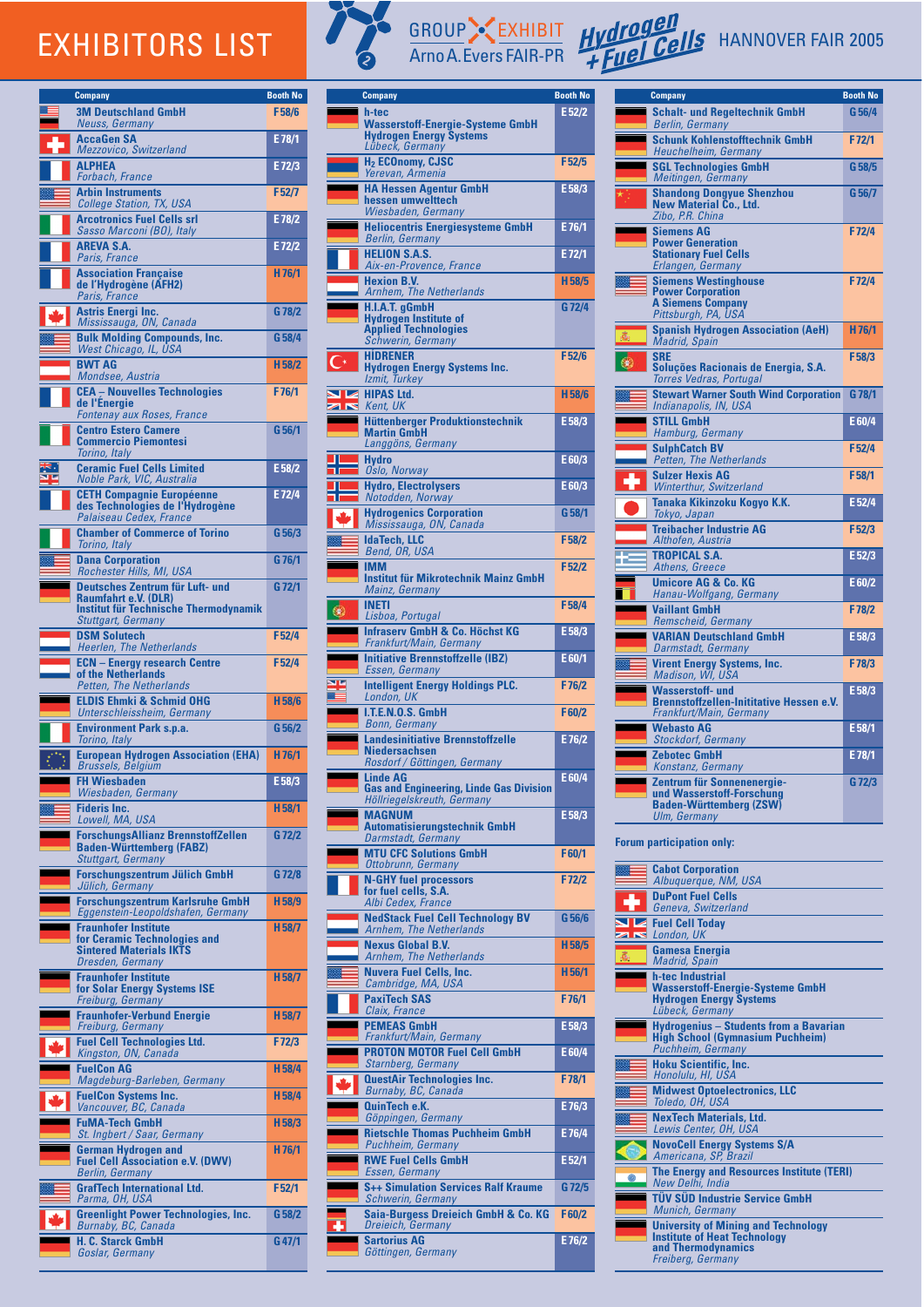### EXHIBITORS FLOORPLAN



GROUP EXHIBIT

The Group Exhibit H2/FC (3,000m<sup>2</sup>, 32,000sqft) occupies just one sixth of the floorspace within Hall 13. Additional there will be an extensive Russian Energy Exhibition on 6,000m<sup>2</sup> (64,000sqft). Around 200 additional international companies/institutions also exhibit in Hall 13 under the topics: "Renewable Energies", "Energy Industry" + "Energy Related Services" and "Energy Production and Generation".

#### Development of the Group Exhibit on Hydrogen + Fuel Cells at the HANNOVER FAIR 1995 -  $2005$  ... more to come ...

#### $\Gamma$ **Participating Countries** Exhibitors - outside North America Exhibitors USA / Canada Forum Participation only  $\Box$  Booked Area in  $m^2$ HANNOVER HANNOVER **INNOVER** HANNOVER HANNOVER HANNOVER

# 724 Ľ

#### FORUM PROGRAMME ››

HALL 13